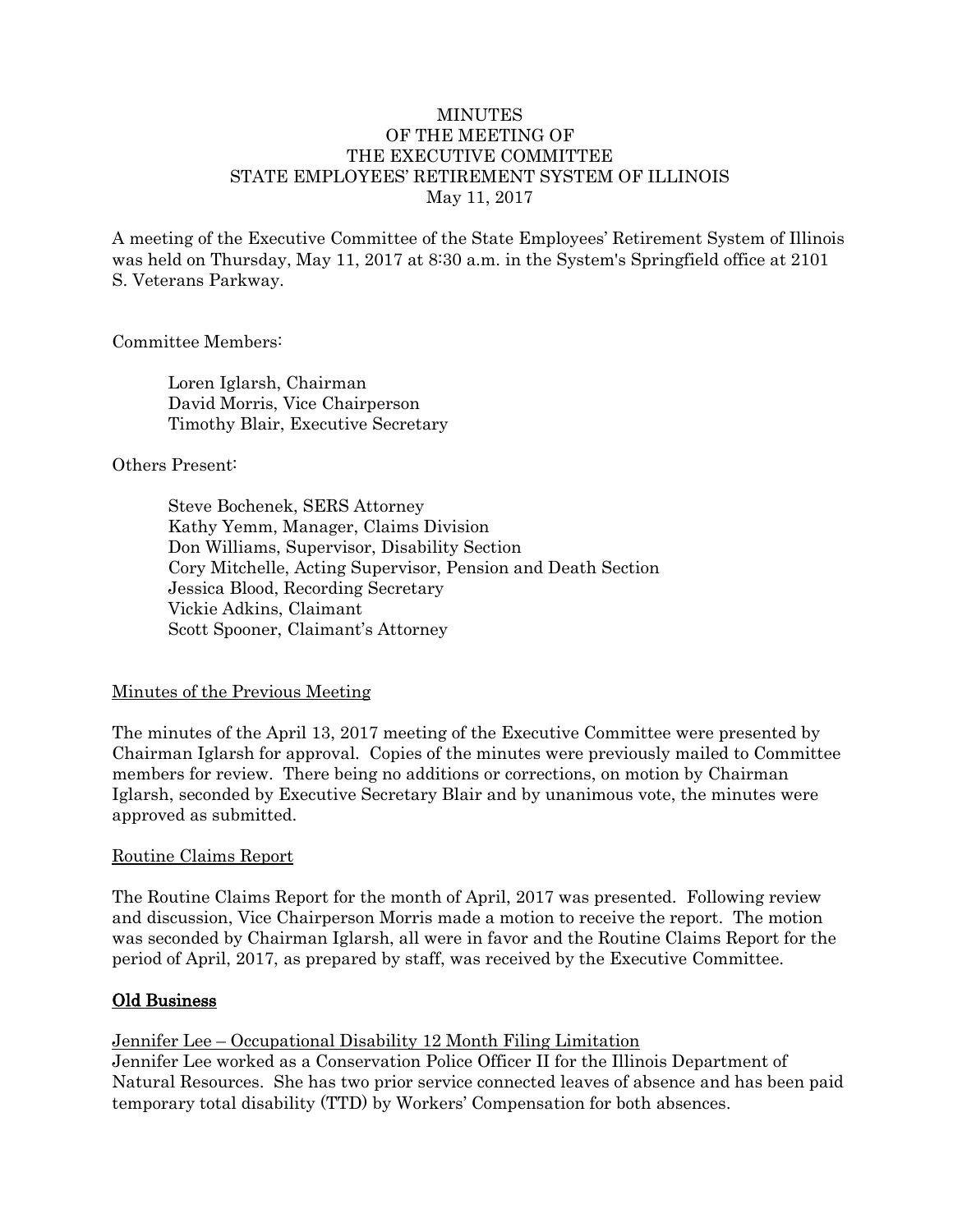The first LOA was for an injury occurring on January 19, 2014. She was on Extended Benefits through January 28, 2015 and began her service connected leave of absence on January 29, 2015 due to a medical condition. She began receiving TTD February 1, 2015 and returned to work April 20, 2015.

The second LOA was for the same injury that occurred January 19, 2014. She last worked October 8, 2015 and began her service connected leave on October 9, 2015 due to a medical condition. She received TTD benefits from October 1, 2015 through October 15, 2015.

Ms. Lee is applying for occupational benefits for the two periods of disability (February 1, 2015 – April 19, 2015) and (October 1, 2015 – October 15, 2016). She is asking SERS Executive Committee to waive the 12 month filing period for both periods of disability. She was unaware until recently that she was eligible to apply for disability benefits through SERS.

Following some discussion and review of the case, a motion was made by Chairman Iglarsh to approve Ms. Lee's request to waive the 12 month filing period. The motion was seconded by Vice Chairperson Morris and all were in favor.

James Shales – Denial of Temporary Benefits – Deferred

# New Business

Vickie Adkins – Remand – Denial of Survivor Benefits

William Adkins, an active state employee, died in May, 1999.

A non-occupational lump sum death benefit was paid to his spouse, Vickie Adkins, in the amount of \$105,571.14.

Ms. Adkins claims she was never given the option between a monthly survivor benefit and a lump sum benefit including the state's portion.

SERS was unable to locate any paperwork regarding the application for the death benefit.

SERS denied Ms. Adkins' appeal and Ms. Adkins filed for administrative review in circuit court. Subsequently SERS staff located Ms. Adkins' file. The court remanded Ms. Adkins' matter back for further consideration based on the newly found file.

A hearing on remand was held on May 11, 2017 with Ms. Adkins and her attorney, Scott Spooner. Ms. Adkins indicated she did not have the information in 1999 to make an educated decision.

After some discussion, the Executive Committee agreed to defer the case and refer it to SRS Attorney Bochenek for recommendation.

Whitney Burnett – Appeal to Receive Pension

Whitney Burnett retired April 1, 2017.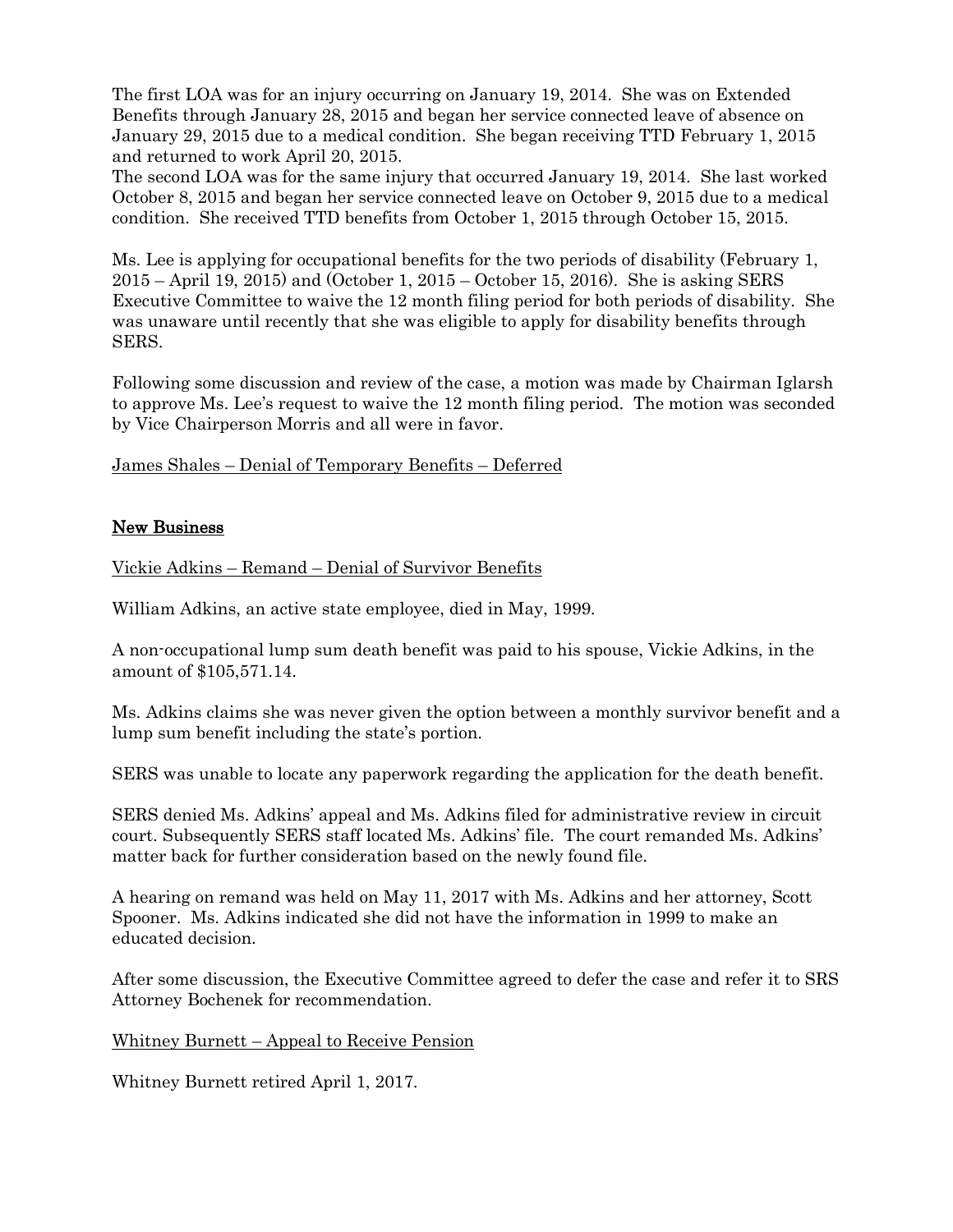Prior to his retirement, he visited the SERS office on January 23, 2017 and met with a field services representative. He was provided with a Rule of 85 retirement date of April 1, 2017 assuming he purchased his paid sick and vacation days.

This estimate was incorrect however because the representative did not subtract the payable sick days from the total sick days and instead used both full amounts. The member had enough service credit for 9.50 months of service credit, not 11.00 months. This leaves the member 1.50 months short of meeting the Rule of 85.

Mr. Burnett is requesting a pension effective April 1, 2017 as he was told by a representative of the Field Services Division that he was eligible to retire on this date.

Following a review of the file and some discussion, a motion was made by Chairman Iglarsh to approve Mr. Burnett's request, but with no additional service credit. Vice Chairperson Morris seconded the request and all were in favor.

### Rebecca Flynn – Request to Receive a Refund

Rebecca Flynn retired reciprocally with the Illinois Municipal Retirement Fund (IMRF) effective April 1, 2017.

In June, 2015, she purchased 9.50 months for short periods she worked from August, 2001 through August, 2010. During this time, she was employed with IMRF and receiving a full month of service credit with them. As this service is all concurrent, it does not benefit Ms. Flynn's pension. She is requesting a refund of the service purchase in the amount of \$355.23.

Based on the facts of the case and the information submitted, a motion was made by Chairman Iglarsh to approve Ms. Flynn's request for a refund. The motion was seconded by Vice Chairperson Morris and all were in favor.

#### Daniel Williams, Jr. – Reinstatement of Account

There are two accounts for Daniel Williams due to one payroll in September, 1985 being paid with an incorrect Social Security number. The account with the incorrect number became eligible for write-off in June, 1996. Contributions in the amount of \$36.54 and 0.00 months of creditable service were written off.

Daniel Williams retired effective January 1, 2017.

The Pension and Death Section is requesting the Executive Committee to approve reinstatement of this account so it can be transferred to the correct Social Security number. This will not change Mr. Williams' pension payment.

Following a review of the file and some discussion, a motion was made by Vice Chairperson Morris to approve Mr. Williams' request for reinstatement of his account. The motion was seconded by Chairman Iglarsh and all were in favor.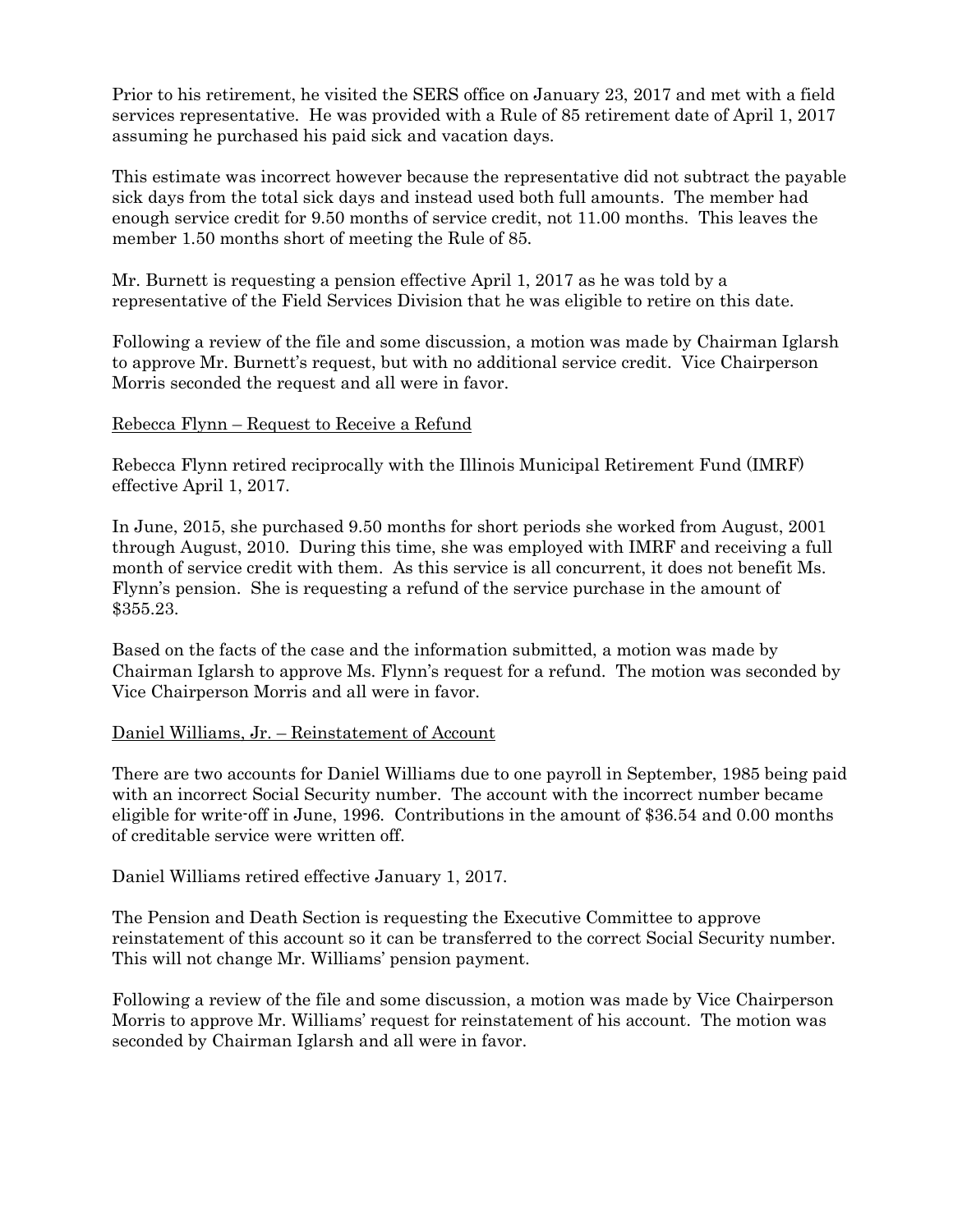# Angela Devine – Occupational 12 Month Waiver – Gainful Employment

Angela Devine worked as a Support Service Worker II for Shapiro Developmental Center. She last worked on June 20, 1997. She began a service connected leave on August 10, 1997 due to a medical issue.

Ms. Devine was receiving occupational disability benefits from SERS for a period of over two years ending December 31, 2000.

The member is requesting a waiver of the 12 month filing period.

The member was awarded a permanent wage differential from January 1, 2000 through the present. At the time of the award the member was making \$202.07 a week or \$2,626.90 for 13 weeks which would represent a quarter. She would be over the earnings limit. She has recently scaled back her hours and is no longer exceeding her earnings limitation. Ms. Devine is also inquiring about collecting an occupational disability benefit going forward.

Based on a review of the case, a motion was made by Executive Secretary Blair to deny Ms. Devine's request to waive the 12 month filing period. Vice Chairperson Morris seconded the motion and all were in favor.

### Joseph Gordon – Non-Occupational 90 Day Waiver

Joseph Gordon works as an Account Tech I for the Department of Human Services. He last worked on October 14, 2016. He began a medical leave of absence on October 17, 2016 due to medical issues.

Mr. Gordon has requested that the Executive Committee waive the 90 day filing limitation.

After reviewing the facts of the case, a motion was made by Chairman Iglarsh to approve Mr. Gordon's request to waive the 90 day filing limitation. The motion was seconded by Executive Secretary Blair and all were in favor.

#### Betty Kannady – Requesting Reduced Repayment Plan

Betty Kannady was receiving a non-occupational benefit from SERS until her benefit ended due to ½ time cease effective July 1, 2015.

With the assistance of Midwest Disability, Mrs. Kannady was approved for a retroactive Social Security disability benefit. The retroactive benefit created an overpayment with SERS totaling \$19,608.00 for the period of November 1, 2013 through May 31, 2015.

SERS began notifying the member of the overpayment in July of 2015 but she did not respond until December of 2015. She signed a contractual agreement with SERS to pay \$1,000 per month on December 27, 2015.

Mrs. Kannady sent a payment of \$8,825.66 in February of 2016 reducing the balance owed. She continued to send \$1,000 per month until September of 2016 when she requested that her payment amount be reduced. A verbal agreement was made to reduce the amount to \$500 per month. She has been making sporadic payments and the last payment received was April 19, 2017 for \$250.00. The current balance, as of this date, is \$5,882.34.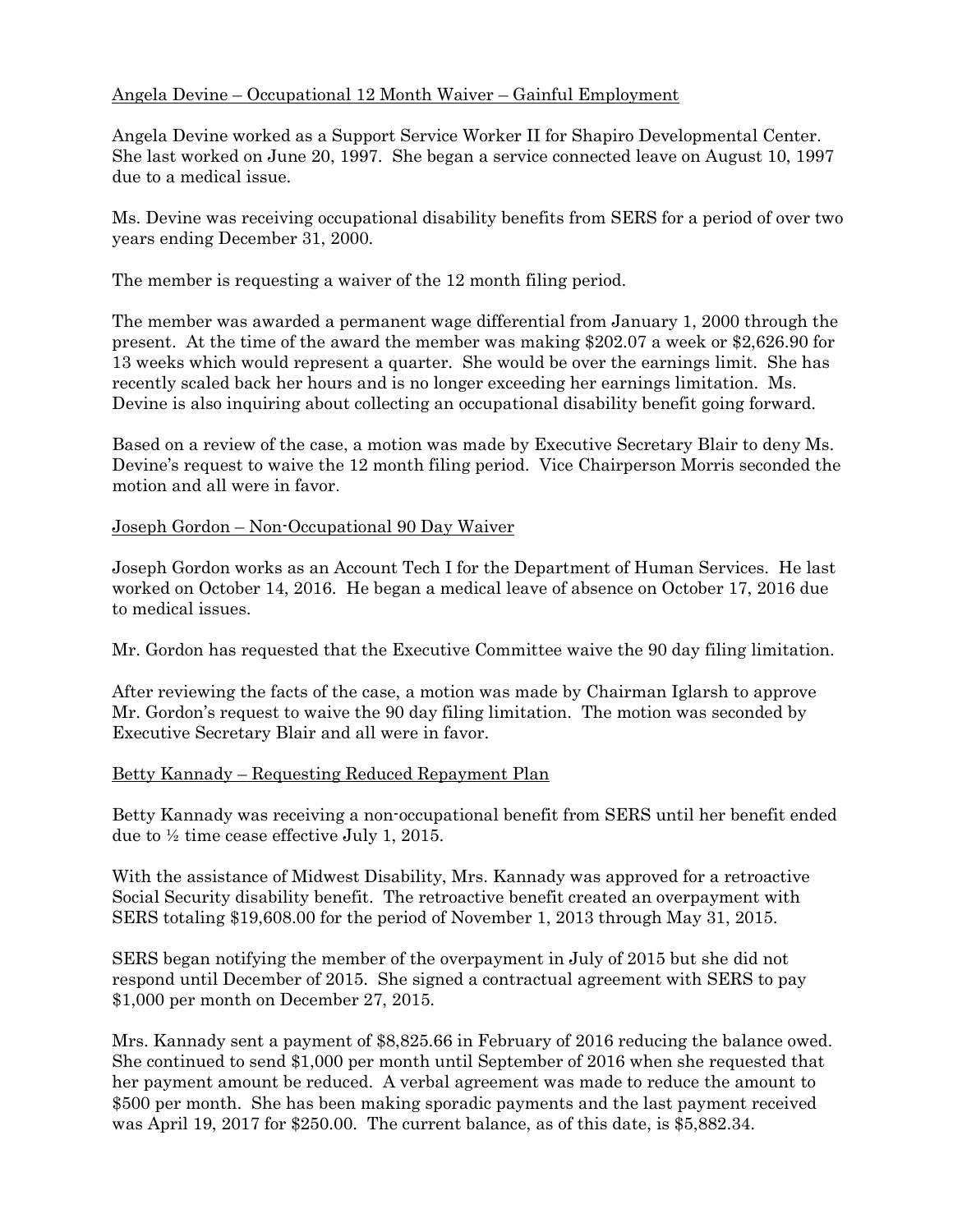Mrs. Kannady is requesting a new contract of \$500 per month for the months of May through September and then increase to \$800 per month.

Following some discussion, a motion was made by Chairman Iglarsh to approve Mrs. Kannady's request for a reduced repayment plan. The motion was seconded by Vice Chairperson Morris and all were in favor.

# Paul Pryor – Non-Occupational Requesting Longer Repayment Period

Paul Pryor is currently receiving a non-occupational disability benefit from SERS.

With the assistance of Midwest Disability, Mr. Pryor was approved for a retroactive Social Security disability benefit. The retroactive benefit created an overpayment with SERS totaling \$56,640.00 for the period of April 1, 2014 through November 30, 2016.

Mr. Pryor entered into a contractual agreement to send SERS \$40,000 and enter into a monthly payment plan of \$280.00 per month. Mr. Pryor did send the \$40,000 reducing the overpayment to \$16,640.00.

Mr. Pryor is appealing for a longer repayment period. His current amount of \$280.00 per month will repay the overpayment within the 60 month guideline.

After reviewing the facts of the case, the Executive Committee agreed to defer the case pending further discussion with the member.

# Kenneth Remo – Non-Occupational Requesting Reduced Repayment Plan

Kenneth Remo is currently receiving a non-occupational disability benefit from SERS.

Mr. Remo was approved for a retroactive Social Security disability benefit. The retroactive benefit created an overpayment with SERS totaling \$4,920 for the pay period of December 1, 2016 through January 31, 2017.

Mr. Remo is appealing the monthly amount that was agreed based upon a telephone conversation with SERS. By paying the \$250 per month, SERS will recoup the overpaid benefit in less than 19 months. He is appealing to reduce the monthly payment to \$150 per month in which the overpayment will be paid in 29 months.

After reviewing the facts of the case, the Executive Committee agreed to defer the case pending further discussion with the member.

# Andre Miller – Non-Occupational Re-appeal to Waive Repayment of Overpayment

Andre Miller is currently receiving a non-occupational disability benefit from SERS.

With the assistance of Midwest Disability, Mr. Miller was approved for a retroactive Social Security disability benefit. The retroactive benefit created an overpayment with SERS totaling \$32,338.00 for the period of February 1, 2015 through August 31, 2016.

Mr. Miller appealed to waive the repayment of the overpayment and was denied by the Executive Committee in November of 2016. He is appealing a second time and has now provided a copy of his expenses.